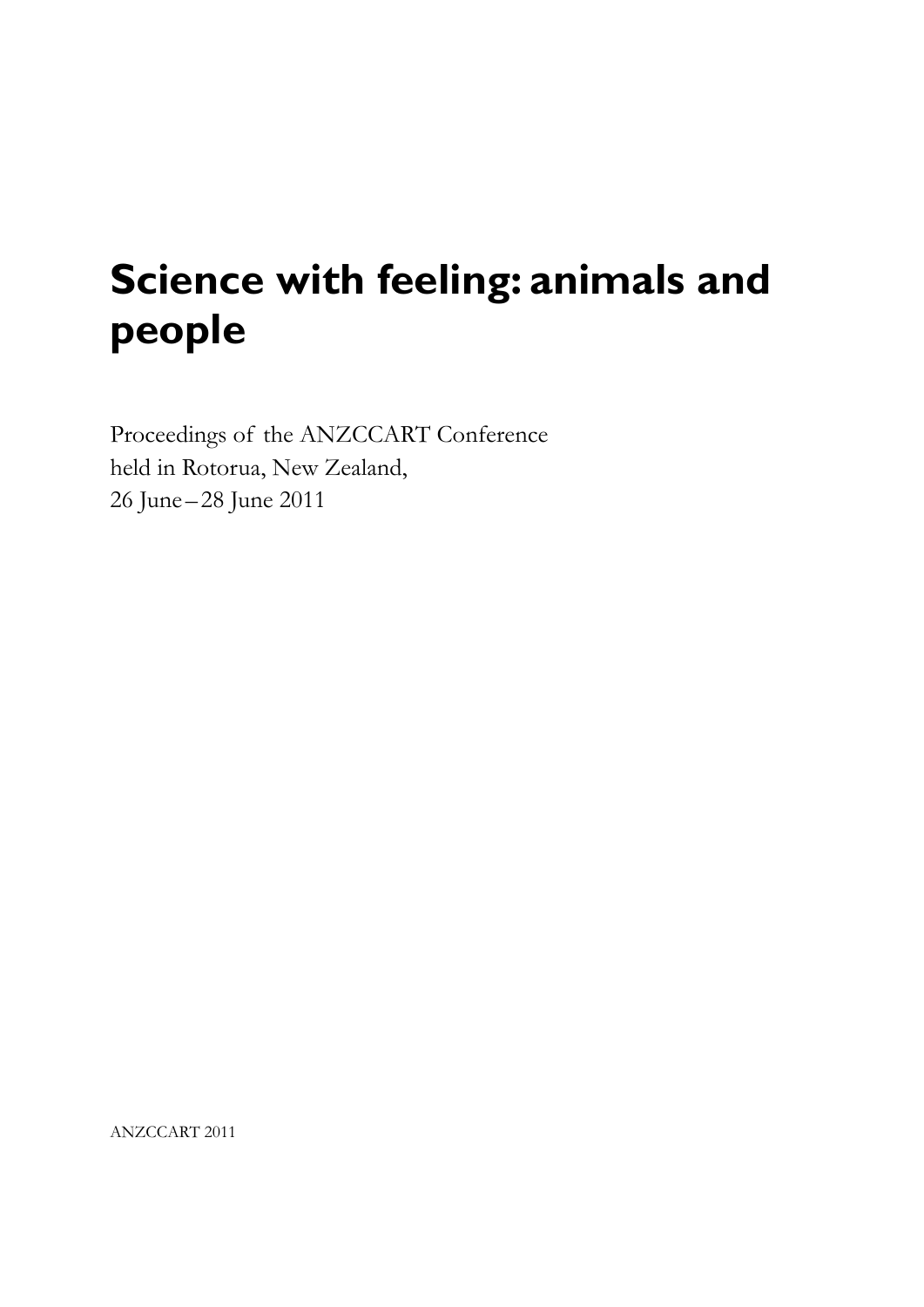© 2011 Australian and New Zealand Council for the Care of Animals in Research and Teaching (ANZCCART)

C/- Royal Society of New Zealand, PO Box 598, Wellington, New Zealand

ISBN 978-0-9876525-7-7

The Proceedings were edited by Gill Sutherland, Dr Pat Cragg and Dr Mark Fisher.

### **Acknowledgments**

The Board of ANZCCART New Zealand would like to express their appreciation to the following sponsors for financial support of this conference:

> Beef + Lamb New Zealand Landcare Research – Manaaki Whenua Royal Society of New Zealand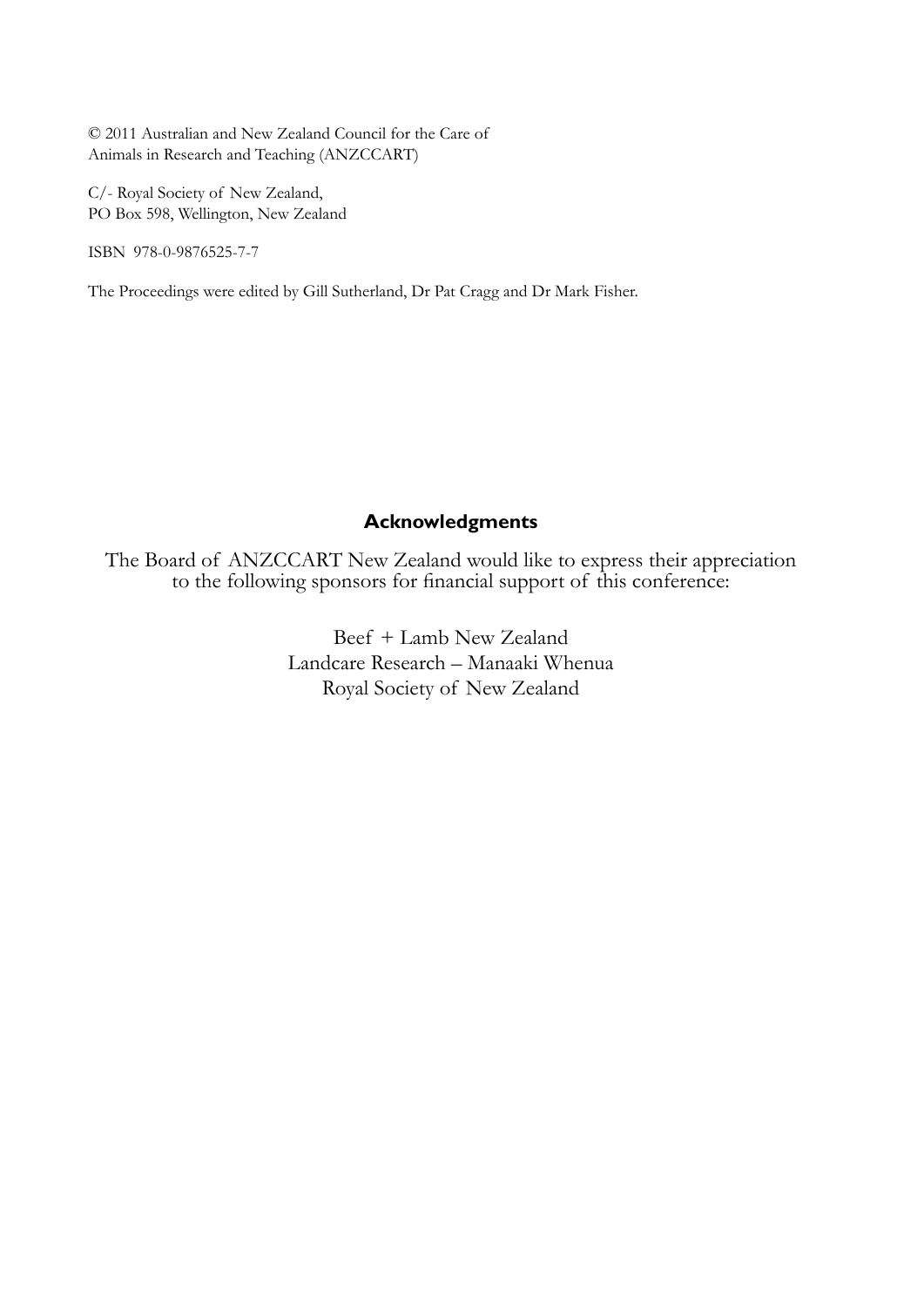## **Contents**

Foreword v Dr Mark Fisher **Opening Addresses** Reflections on the use of animals in research, testing and teaching in New Zealand – a historical perspective 1 Dr A. C. David Bayvel, Linda Carsons, Paula Lemow and Dr Mark Fisher International reflections: looking back over the last 20 years 5 Dr Judy A. MacArthur Clark **Session 1: I don't like pain but what can we do about it?** What's special about pain? 9 Dr John Schofield "I'll have the fish and shrimps": pain and analgesia in invertebrates and fish 12 Dr Kurt K. Sladky The recognition and relief of pain in birds 21 Associate Professor Brett Gartrell Analgesia in ruminants 24 Dr Paul Chambers Cam Reid Oration 2011: Does the fetus feel pain, and why do we care to know? 27 Professor Laura Bennet **Session 2: Resolving the dilemmas** Serving on an Animal Ethics Committee – a hospital pass or a valued distinction? Dr Mark Oliver 36 Dr Geoff Dandie 39 **Serving on an Animal Ethics Committee – the system and pot pourri of issues** Who qualifies as an investigator? 45 Dr Erich von Dietze and Dr Ted Rohr Animal Ethics Committees: a veterinary practitioner's point of view 49 Dr Tim Mather Animal welfare in a new world 53 Jeanette Crosado Reflections on an Animal Ethics Committee 56

Dr Mandy Paterson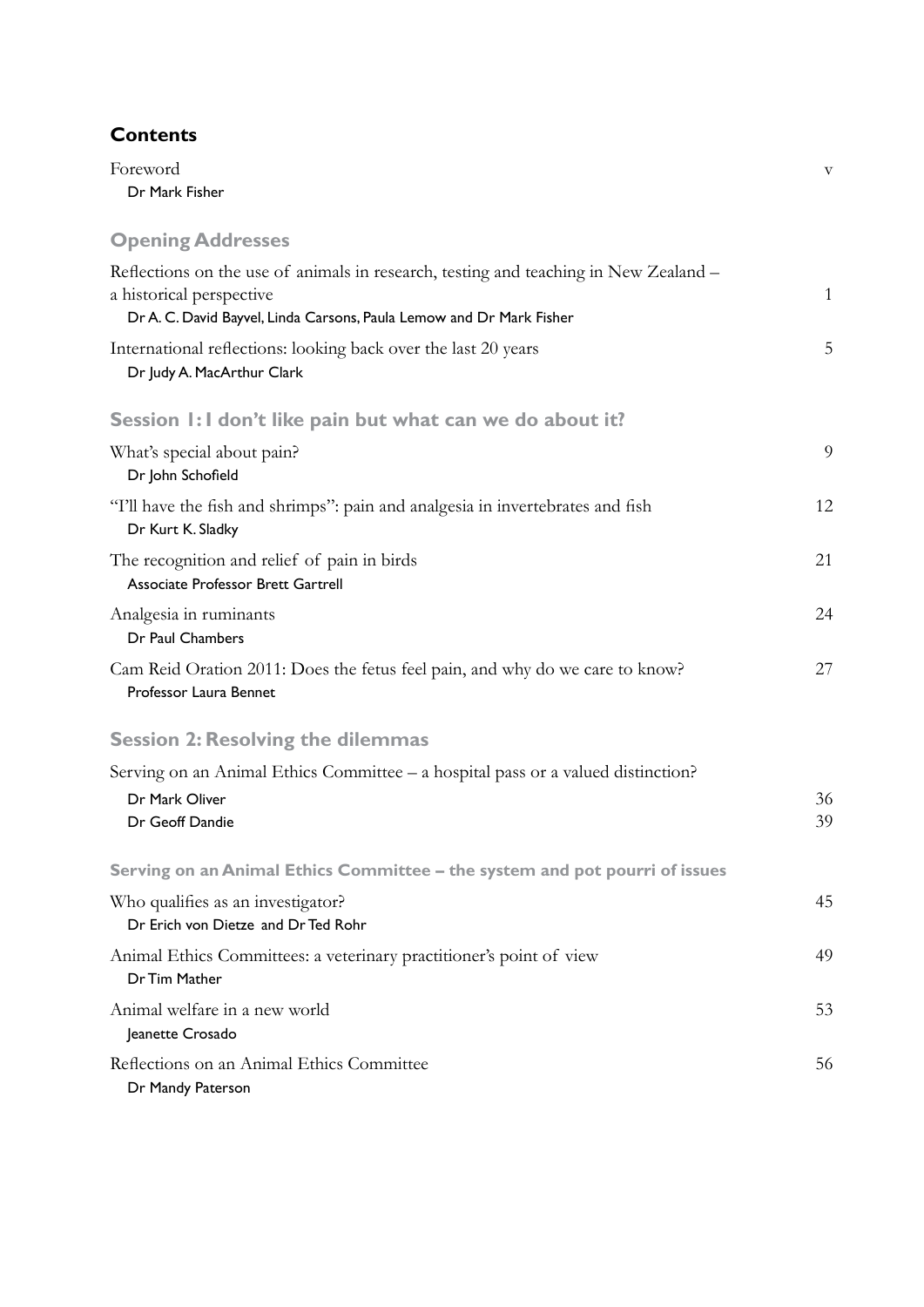| <b>ANZCCART New Zealand Animal Care Technicians' Awards</b>                                                                                                                                    |     |
|------------------------------------------------------------------------------------------------------------------------------------------------------------------------------------------------|-----|
| Compassion fatigue<br>Debbie Chesterfield                                                                                                                                                      | 59  |
| Welfare in a chronic model of cardiac disease in sheep<br><b>Linley Nisbet</b>                                                                                                                 | 61  |
| <b>Session 3: The importance of people</b>                                                                                                                                                     |     |
| Euthanasia in the workplace – impacts on staff<br>Professor Peter Davie                                                                                                                        | 64  |
| Caring for the carers: compassion fatigue and disenfranchised grief<br>Dr Peter Huggard                                                                                                        | 67  |
| Reviewing the reviews: an update on the analysis of the process of ensuring regulatory<br>compliance in the use of animals in science in New Zealand<br>Dr Virginia Williams and Linda Carsons | 72  |
| Seeking nature in the city: the implications of feeding wildlife<br>Associate Professor Darryl Jones                                                                                           | 76  |
| Female students' attitudes towards the use of animals in scientific research and teaching<br>Sally Birdsall and Dr Beverley France                                                             | 80  |
| Student and university perspectives on animal rights and wrongs<br>Dr Ngaio J. Beausoleil                                                                                                      | 88  |
| Animal models: their role in understanding brain dysfunction<br>Dr Ruth M.A. Napper                                                                                                            | 92  |
| <b>Session 4: Science with feeling</b>                                                                                                                                                         |     |
| Science with feeling: relevance of animal emotions to research, testing and teaching<br>Dr Jim Webster                                                                                         | 98  |
| Methodologies to measure affective states in animals: a focus on cognitive approaches<br>Dr Else Verbeek and Dr Caroline Lee                                                                   | 100 |
| What is it like to be a rat? Providing good environments for experimental animals<br>Dr Emily Patterson-Kane and Professor David J. Mellor                                                     | 107 |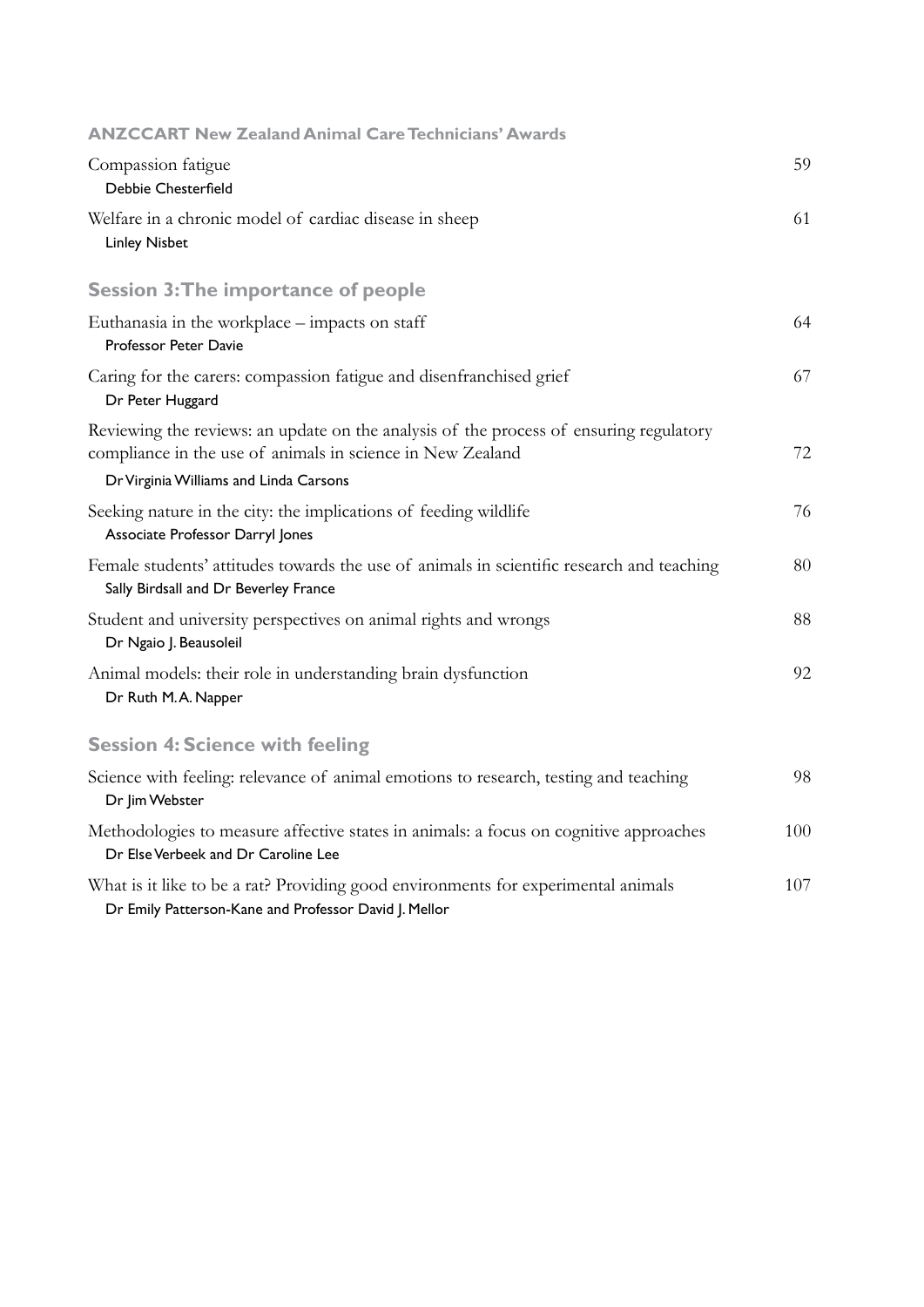# **Foreword**

In 1886, George Romanes, a contemporary of Charles Darwin, told of a dog that was used to accompanying a nursemaid and baby belonging to its mistress, on walks. On one occasion, the wind forced the nursemaid to draw her shawl over the baby and turn for home. However, her progress was halted by the dog becoming hostile preventing the nursemaid from continuing 'without' the baby. The dog's faithful sentinel-like actions were only resolved when the nursemaid revealed the baby. This anecdote, part of Romanes' exposition of the continuity of mental life in animals and humans, serves to illustrate the feelings animals and people have. History has not been kind to Romanes, the anecdotal method, or even the existence of feelings in animals, but 125 years later, *Science with feeling: animals and people* draws on the importance of feelings in research and teaching involving animals.

Feelings matter for sentient animals, just as they do for humans. Pain can be ugly whether you are a tarantula, a shrimp, a sheep, a bird or a person but it has a function. It is even suggested that medical practitioners would benefit from experiencing the pain their patients experience. But does the fetus experience our feelings or should we consider it more of an alien? To understand pain, it is necessary to know the similarities and peculiarities of the biology of different species. To know how to manage pain, it is necessary to not only know of analgesics but also good animal husbandry.

The wellbeing of animals, as well as the quality of the scientific and educational results, is dependent on the trust between animals and people and Animal Ethics Committees play a prominent role. The approval process is dependent in a large part on Committees' trust in researchers and teachers, and their institutions who could do worse than reflect on the honest insights of Committee members who help provide society's consent for this particular use of animals. On the one hand, science needs to be empowered to make valuable contributions to society. On the other hand, trust requires that we act truly for the sake of those who entrust us, as well as for personal and institutional motives (Thompson 1996).

Honesty and doubt are essential checks to the exaggerated benefits 'demanded' by grant applications or an unwillingness to question invalid experimental methods and models. A willingness to listen to those having to confront the unintended personal consequences of compassion for animals reflects the use of age-old rituals for dealing with the tension associated with harming creatures we have empathy with (Serpell 1986).

In addressing the above, the eclectic mix of contributions in these proceedings recognise the complex interdependence between animals and people, an inextricable connection woven with feelings. The Rotorua conference began with a notable contribution from Chester Maddock, an international citizen and member of the 'activist' group *Dogmatic*, who required participants to consider:

- 1. Should, and if so how, could the likes of groups like ANZCCART and Animal Ethics Committees be working together with animal rights activists to enhance animal welfare?
- 2. Are all animals equal? What is an animal and what animals do we, or should we, value more than others?
- 3. What procedures can we expect to perform on animals but not on people (and vice versa)?
- 4. What does ethics mean to different people (e.g., People for the Ethical Treatment of Animals and Animal Ethics Committees)?